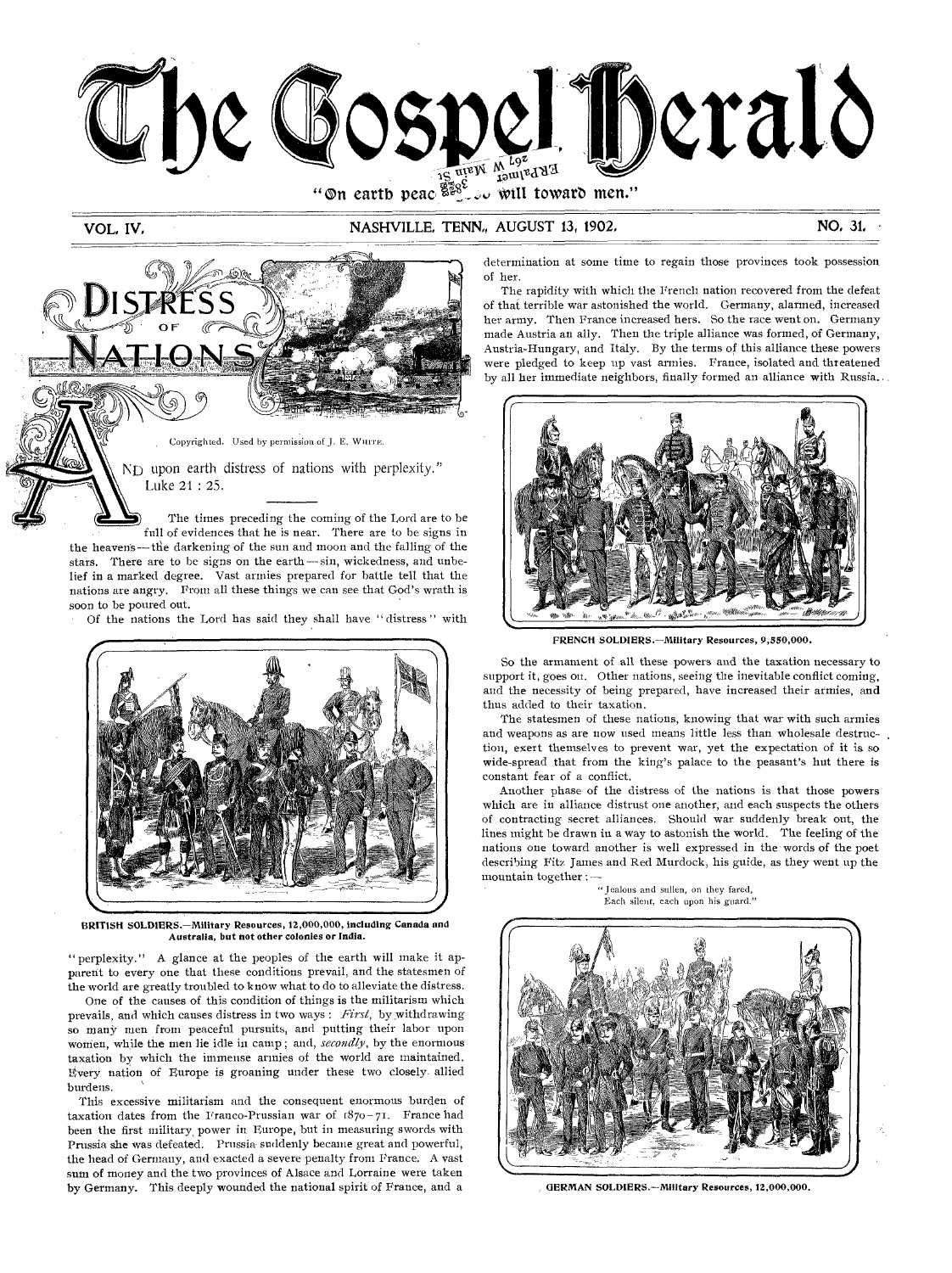Such a strained condition of affairs can not but lead to distress of nations.

There is also another cause of distress closely connected with the preceding. It is the dissatisfaction of vast masses of the people of Europe, and also to some extent of all the world, either with their present systems of government, or the way the laws are administered.



SOLDIERS OP AUSTRIA-HUNGARY.—Military Resources, 9,800,000.

Before the American Revolution, the idea that the common people had any rights was confined to a few advanced thinkers. To submit the body to the exactions of the king and the soul to the priest, was the supreme and only duty of the common people. In 1776 a new age, an

age of the people, dawned. Liberty, driven by persecution from the Old World, fled to the wilds of America, and there undertook to defend the rights of the common people. She claimed the right to erect a church without a pope and a state without a king. Europe felt the reaction from this movement, and the French Revolution, the greatest event of modern history, was helped forward by it. Since that time the spirit of liberty, though often cast down and crushed, has been gaining ground in Europe. At times, as in 1848, it has swept zings from their thrones and popes irom their altars.

At the present time, kings and priests are endeavoring to tighten their grip on the people, and the result is a spirit of opposition on the

part of the people to the present condition of things. The nihilists of Russia, the communists and anarchists of France, Spain, and Italy, are parts of a dissatisfied public, which sometimes honorably, and sometimes in the worst possible way, strives to bring about a new order of things. The better class of these agitators strive in their parliaments and in other legitimate ways to bring about greater liberty ; the worst of them use the dagger and dynamite to terrorize kings and gain what they desire.

This feeling of unrest has crossed the Atlantic, and is beginning to be widely diffused throughout this country. The tremendous aggregations of capital, popularly known as " trusts," by which business and the profits of business are being gathered more and more into the hands of a few persons, necessarily ruin thousands *of* men of smaller means. The laboring people do not believe that the rewards of toil and honest endeavor are equally distributed. Thinking men who have studied history in a way to understand its philosophy, hold that the times are similar to the years immediately preceding the French Revolution ; hence they look for some terrible outbreak now. Unrest is certainly a precursor of revolution, and unrest is everywhere.

With the nations joined in alliance, burdened with debt, and still adding more debts by enormous preparations for war ; with universal jealousy pervading all nations ; with statesmen at their wits' end to know how to guide their ships of state away from the rocks that would crush them in pieces ; and with a restless, dissatisfied, and often rebellious people, the nations of the earth at the present day are *full* of the " distress" which was predicted by our Lord as one of the evidences of his soon coming.

THE figures showing military resources in this article consist of all males capable of bearing arms in the respective countries, and are taken from the World's Almanac, 1502.

In such days'as these, happy is he whose hopes are withdrawn from this troubled world, and are placed upon Christ and his kingdom, which is soon to take the place of all earthly kingdoms.

#### tis

#### NO PLEASURE IN IT,

I N conversation with a man who was a noted drunkard, he informed me that there was " no pleasure in drinking now." " Once there was," he asserted ; " but not now."

The conversation was brought again to my mind by reading the following verse of Scripture: "They shall not drink wine with a song: strong drink shall be bitter to them that drink it."

The idea is prevalent that wine drinking and song singing go together. They do at first, but there comes a time when strong drink is taken with no song to wash it down the throat.

Almost every morning, in the village in which I reside, I see a man going to take his morning "tip." He looks solemn and nervous. He walks into the saloon as if it was a duty and not a pleasure. He comes out of it not with a song on his lips, but with a look as if he had performedlan unpleasant duty. He has only gratified an appetite that demands to be attended to as soon as he gets out of bed.

I know two men who take their morning " tips " with about the same lack of pleasure that they would exhibit if they were going to be electrocuted.

What has come about? Simply that they have reached that stage of drinking when they don't sing when they drink and when strong drink is bitter to them.

Young man, be careful. Do not for a moment get the idea into your

head that to drink that which intoxicates is to be happy on all occasions ; for there will come a time when you will cease singing, because you will not feel like it, and the contents of the wine cup will be so bitter that you will wish you had never been born.

There is no class of men and women on earth who suffer as do habitual drunkards.

Sometimes on my way to the Hunter's Point ferry I pass through a neighborhood where miserable looking drunken women can often be seen. The last one my eyes beheld was the picture of dispair. Her face was dirty, her eyes were discolored, her clothes were a combination of rags held together by pins. She looked sullen and discouraged. She



ITALIAN SOLDIERS.—MIlitary Resources, 7,500,000.

was about thirty years of age, but looked fifty. What a hard taskmaster the devil had been to her. She was "sour"

from the crown of her head to the soles of her feet.

No one spoke to her ; for to speak to her would have been to bring



RUSSIAN SOLDIERS.—Military Resources, **22,000,000** (Russia in Europe).

from her lips words that would have shocked. She had passed the milestone of mirth on the drunkard's pathway, and was marching in the middle of the pathway of hate. If she lives a few more years as she is living now, she will not be so dangerous, for she will have no strength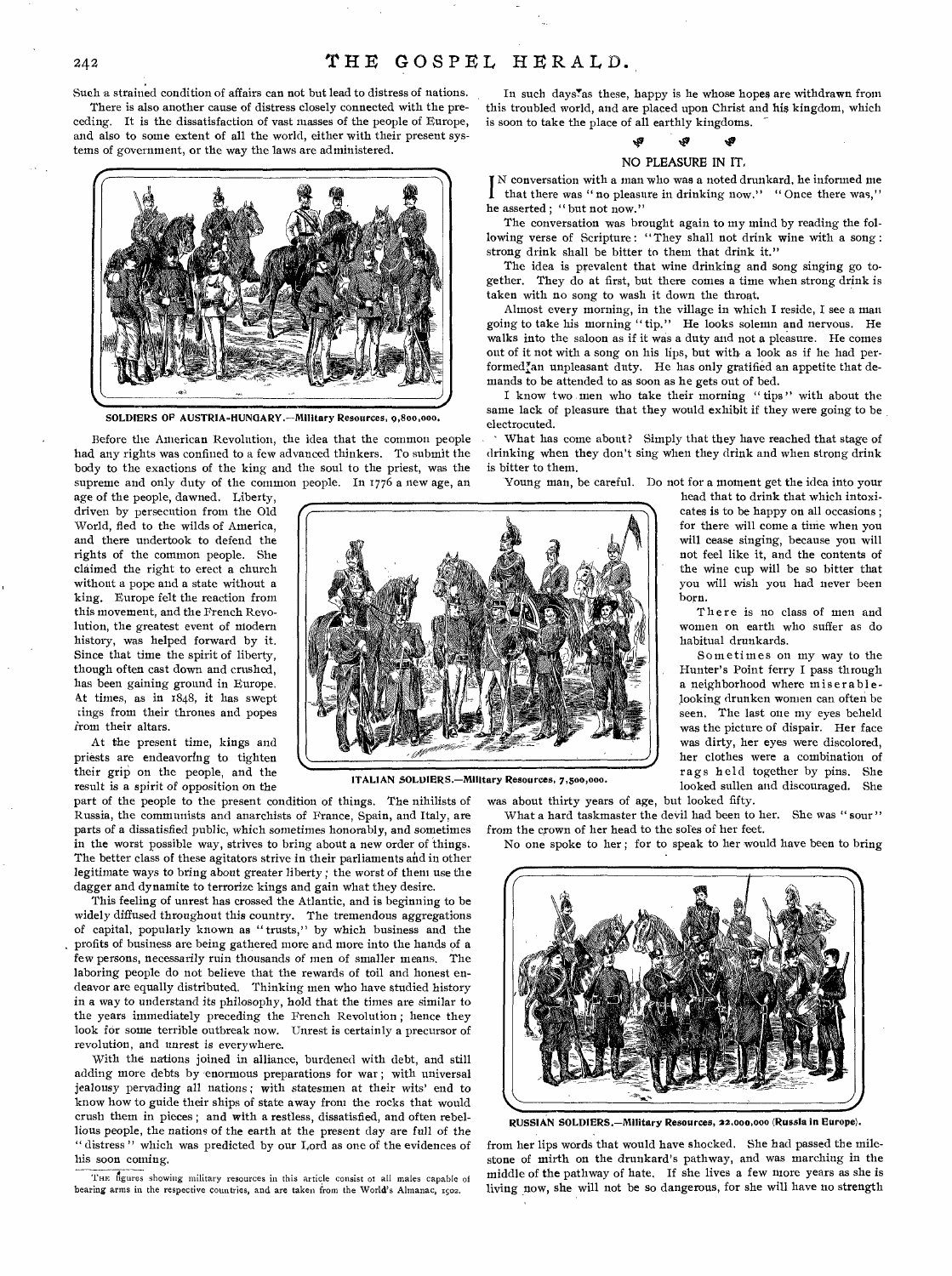left to back up her hate. Poor, unfortunate woman, there is no song with her wine, only bitterness in what she drinks. No smile decorates her face ; for she is going through the world with a black eye that tells the story of how she suffers because she is a sinner.

God pity the man who has reached the bitter point in his drunkard's life. That is the time when he is mad ; that is the hour when he is ready to do almost anything to gratify his devilish appetite.

When John B. Gough got there, he was willing to take his chances and go to the edge of the " bottomless pit " if by so doing he could only dip one of his fingers in a glass of brandy and thus secure a few drops to put down his throat.

There may be some kind of pleasure in drinking at the start ; but " at the last it biteth like a serpent and stingeth like an adder." $-George$ *R. Scott, in Sabbath Reading.* 

#### **iv**

#### WHY I KEEP THE SEVENTH DAY,

LEE S. WHEELER, NOREOLK, VA.

E VERY one knows that there is but one command of God requiring men to observe any day as a Sabbath, and that that one is in the ten commandments, and says, "Remember the Sabbath day to keep it holy," that " the seventh day is the Sabbath," "in it thou shalt not do any work," etc. Ex. 20 : 8-11.

Since God never gave any other Sabbath law than this which requires the seventh day to be kept as the Sabbath, and since that law still stands the same, unchanged, reading just as when God first gave it, it follows that the only Bible Sabbath is the seventh day, and that the only way to keep the Sabbath is to observe that seventh day still, "according to the commandment," as observed anciently by God's people and by Christ. And all know that that day was Saturday, not Sunday.

#### Origin of the Sabbath,

" For in six days the Lord made heaven and earth, the sea, and all that in them is, and rested the seventh day : wherefore the Lord blessed the Sabbath day, and hallowed it." Ex. 20: II.

" And God blessed the seventh day, and sanctified it : because that in it he had rested from all his work which God created and made." Gen. 2: 3.

This indelibly stamps the seventh day of the week as God's rest day, or Sabbath, as " Sabbath " means rest.

Men may rest on the first day of the week commonly called Sunday, but that can never make it God's rest day. We do not keep God's rest day-Sabbath day-unless we observe the day upon which he rested; that is why God said, "Remember the Sabbath day"-the rest day.

The seventh day Sabbath is the " birthday" of the world, and could no more be changed than one's own birthday could be changed to a day upon which he was not born. Hence the seventh day is still God's Sabbath day.

The brief statement that " God blessed the seventh day and sanctified it," is a most significant one, as the word " sanctify " means to separate for a religious purpose ; " to ordain or set apart to sacred ends." - Worcester. "To separate for a religious purpose; "to ordain or<br>set apart to sacred ends." *-- Worcester*. "To<br>concecrate by appropriate rites; to hallow." --<br>Webster *Webster.* 

This word "sanctify" is applied in the Old

Testament to public appointments or proclamations to set apart and observe solemn fast days, etc. See 2 Kings to : 20, 21 ; Zeph. I : 7.

" It is by this term," says Geo. Bush, Professor of Hebrew in New York City University, " that positive appointment of the Sabbath as a day of rest to man is expressed, God's sanctifying the day is equivalent to his commanding men to sanctify it." - Notes on Genesis, Vol. *fi• 47.* 

Dr. Lange, the noted German Commentator, says: "If we had no other passage than this of Gen. 2: 3, there would be no difficulty in deducing from it a precept for the universal observance of a Sabbath . . . by all of that race for whom the earth and its natyre were specially prepared. The first men must have known it. The words ' he hallowed it,' can have no meaning otherwise." - *Commentary*, *Vol. 1,p. 197.* 

These Bible facts clearly show us that the Sabbath originated at creation, and not at the Exodus, nor in Eden, nor in the wilderness of Sinai, nor with Adam or Moses.

It is therefore incorrect to speak of the seventh day as the "Jewish Sabbath," even though Jews do observe it ; since its observance dates back 2,300 years before they came into existence.

This was also revealed in Christ's statement, " The Sabbath was made for man" (Mark 2 :  $27$ ), that is, mankind,—all the descendants of Adam, Gentiles as much as Jews.

The reason which God gives as the basis for commanding the observance of the seventh day, *viz.,* that it was his rest day after creating the beautiful world, is certainly as much a reason for Gentiles as for Jews, since he created the world for all, and instituted the seventhday Sabbath in its commemoration.

The Bible never calls it the " Jewish Sabbath," but "the Sabbath of the Lord thy God." And evident reference is made to its observance by mankind before the times of the Jews, in Gen. 2: 1-3; 4: 3, margin; 8: 10, 12, and 29: 27, 28.

We should all remember that Christ said, " Whosoever therefore shall break one of these least commandments, and shall teach men so, he shall be called the least in the kingdom of of heaven." Matt. 5 : 19.

And the Sabbath commandment requires of us the observance of the seventh day of the week, which is not Sunday, but Saturday, a day that many have never kept holy in all their lives.



#### THE LIVING TEMPLE REVEALS THE MY& TERY OF GODLINESS,"

#### *August 23, 19oz.*

#### QUESTIONS ON DAN. 2 : 14-30.

1. To whom was entrusted the work of putting to death the wise men of Babylon?

a. What question did Daniel ask of him? With what result?

- 3. What request did Daniel make of the king?
- 4. What did he promise that he would do ? With whom did Daniel confer about the matter?
- 6. What was to be the subject of their prayers to God?
- 7. How much depended upon receiving a specific answer
- to their prayers?

\* International Sabbath-School Quarterly.

8. What response was made to their petitions?

9. Flow was this response acknowledged ?

In his prayer of thanksgiving, what did Daniel acknowledge as being wholly of God? II. Name the seven ways in which he declared that this

wisdom and power of God are manifested. 12. For what personal experience did he thank and praise the Lord ?

13. What earnest request did he make of Arioch ? What promise accompanied this request?

14. How did Arioch respond to this request? What did he say before the king?

15. What question did the king ask Daniel?

16. In what statement did Daniel emphasize the fact that Babylonish wisdom could not meet the king's need ?

17. Whom did he declare to be the source of all wisdom ? What had the God of heaven made known to the king ?

x8. What subject was occupying the mind of the king the night of the dream ?

19. What was made known to him ? By whom ? so. What humble estimate did Daniel place upon his own ability ?

**am.** For what purposes did he say the secret had been revealed ?

#### NOTES.

1. A little careful attention to the reading of the verses of this lesson will make clear to us what the real subject of the lesson is. Observe that Daniel and his companions were seeking God for knowledge of a secret, and that their lives depended upon its being revealed to them ; that it was " the secret " which was revealed, that Daniel praised God as the one who revealed " the deep and secret things ; " that Daniel in the presence of the king referred to the desired knowledge as " the ' secret' which no human wisdom could reveal," and called attention to the God of heaven as the one " that revealeth secrets;" that Daniel said it was "He that revealeth secrets" who was dealing with the king, and that "this secret" was revealed in order that the king might know the thoughts of his heart. When Daniel had made known the dream and the interpretation, Nebuchadnezzar acknowledged his God as " a revealer of secrets, seeing thou couldest reveal this secret." From all this it is clear that this chapter deals with, the revelation of a secret.

2. The next step of importance is to learn what this secret is. It will perhaps be helpful in determining this to state that when the book of Daniel was translated into Greek, the word used with which to translate the Hebrew word represented by the English word " secret, " was the same as in the Greek New Testament is rendered " mystery " in the expressions, " the mystery of the kingdom," " the mystery of God," " the mystery of the gospel," " the mystery of godliness." Now we have a definition for " the mystery of godliness ; " it is the union of divinity with humanity. I Tim, 3 : 16. This is the wonderful provision of God to save man from perishing. John 3 : 16.

3. In making known to Daniel the dream and its interpretation, the God of heaven revealed the working of this divine principle to establish the kingdom of heaven upon the earth, and showed how the world-kingdoms, one after another, and finally all together, would perish because of the rejection of this same divine principle.

4. But this divine principle is the gift of God's life to make men right in his sight, in order that by sharing his righteousness they may share in his eternal existence. This is justification by faith.

5. The real thing, then, which is set forth in this chapter is justification by faith, not as an abstract teaching, but in its concrete out- ( *Continued on page 244.)*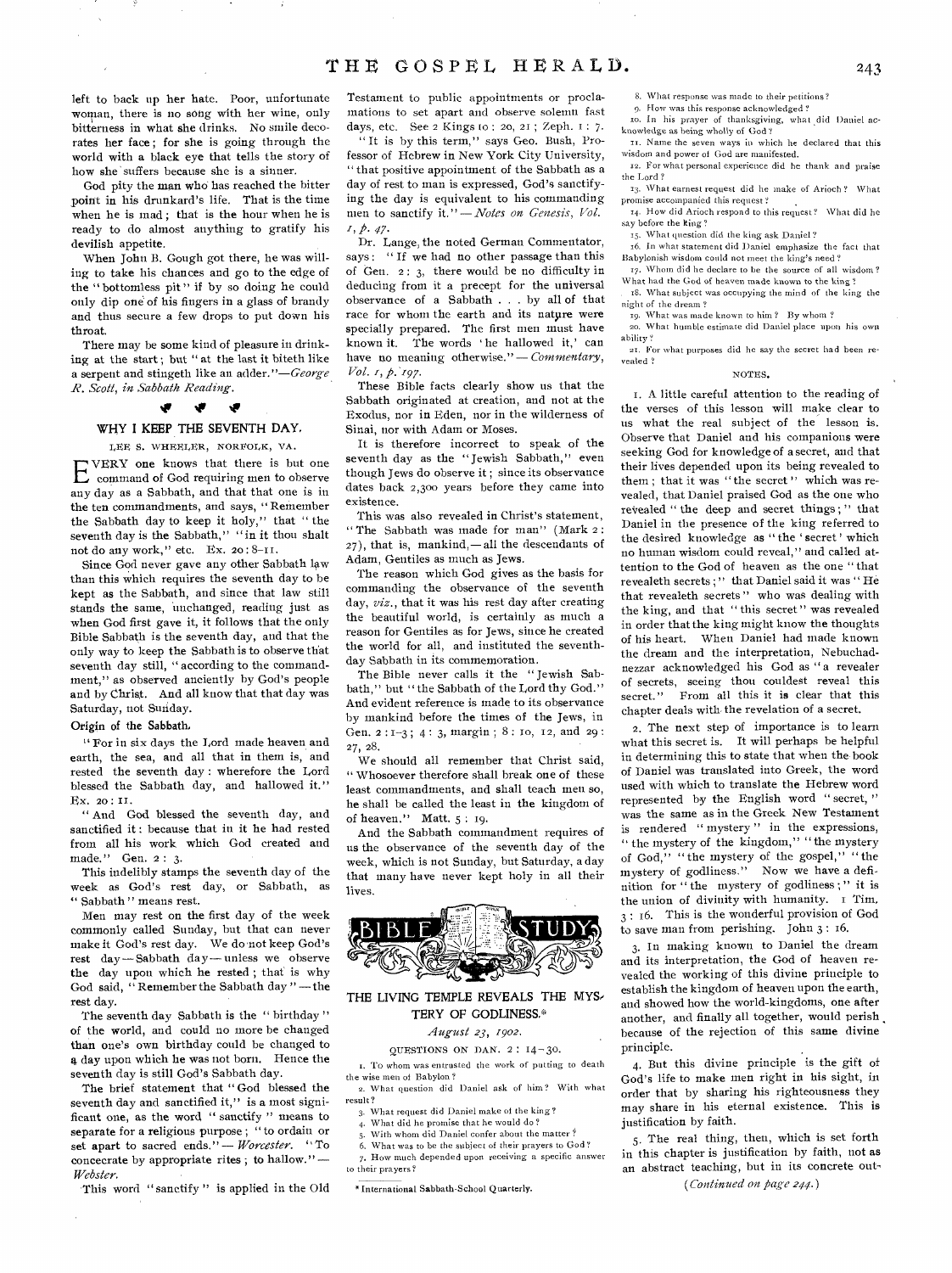# 244 THE GOSPEL HERALD.





PUBLISHED BY THE

SOUTHERN PUBLISHING ASSOCIATION.

 $EDITOR$   $C. P. BOLLMAN$ . **NASHVILLE, TENN., AUGUST 13, 1902.** 

#### FAITH IN GOD,

FAITH is not a sentiment, but a Faith Defined principle. It is defined by Inspiration as " the assurance of things hoped for, the proving of things not seen." Heb.  $11:1$ , R. V. The margin makes it still stronger : Faith is *the giving substance to* things hoped for, the *lest* of things not seen."

Hope is more than desire. We often hear Hope the expression, "Well, I hope so," when even the tone of the voice indicates only despair. Hope is desire mingled with expectation. Without the latter element that which is called hope is only a wish that certain things might result in certain ways. The value of a wish is properly estimated in the saying, " If wishes were horses, beggars might ride." But " hope maketh not ashamed."

Faith has reference to all Looking Forward time, past, present, and future. " By faith we understand that the worlds *were* framed by the word of God." By faith we live from day to day, believing that " God is, and that he is a rewarder of them that diligently seek him." By faith also we grasp the divine promises for the future, believing that He who has cared for us yesterday and who cares for us to-day will not fail us tomorrow. But hope looks only to the future ; it has to do, not with the things of yesterday, nor to-day, but of to-morrow, "for what a man seeth, why doth he yet hope for?"

But while not identical, faith and Can Not Be<br>hope can never be separated, as it<br>is multion that it being instituted, but is written that " being justified by faith, we have peace with God through our Lord Jesus Christ: by whom also we have access by faith into this grace wherein we stand, and rejoice in hope of the glory of God. And not only so, but we glory in tribulations also: knowing that tribulation worketh patience; and patience, experience; and experience, hope: and hope maketh not ashamed ; because the love of God is shed abroad in our hearts by the Holy Ghost which is given unto us."

Faith brings unity. Sin alienated Faith Unites man from God; faith reconciles the believer to God. It is only reasonable, therefore, that God forgives sins in answer to faith, for the believer is in a condition in which the Lord can mould him according to his will. God is love, and acts only from the standpoint of love. Therefore whatever he does is for the best interest of his creatures. " I know," says the wise man, " that whatsoever God doeth, it shall be forever : nothing can be put to it, nor anything taken from it : and God doeth it, that man should fear before him." Eccl. 3:14.

The meaning of this text is not far to seek : God does the very best thing and in the very best way, and he does it that men may know him and fear him. And right here let us remark that godly fear is not slavish dread, but respectful reverence, worshipful awe ; a desire to please ; an unwillingness to offend. And certainly this should be the attitude of every

man toward God. Only in such a frame of mind can any man receive from God the help that every man who is honest with his own soul feels that he must have.

Faith being what it is,— The Test of Faith union with God, submission to his will,— it follows that the real test of faith is the word of God, and the real evidence of faith is obedience to God. " Why call ye me, Lord, Lord, and do not the things which I say?" Luke  $6:46$ . "Behold, to obey is better than sacrifice, and to hearken than the fat of rams. For rebellion is as the sin of witchcraft, and stubbornness is as iniquity and idolatry." I Sam. 15 : 22, 23.

And now, Israel, what What God Requires doth the Lord thy God require of thee, but to fear the Lord thy God, to walk in all his ways, and to love him, and to serve the Lord thy God with all thy heart and with all thy soul." Deut. 10 : 12. "Let us hear the conclusion of the whole matter : Fear God, and keep his commandments : for this is the whole duty of man. For God shall bring every work into judgment, with every secret thing, whether it be good, or whether it be evil." Feel. 12 : 13, 14.

#### $\mathbf{v}$ ক্ষ **tto**

### THE STANDARD OF THE JUDGMENT.

THERE will not be two standards in the<br>judgment, but one, and that standard is<br>the law of God as declared in the text quoted at HERE will not be two standards in the judgment, but one, and that standard is the conclusion of the previous article.

The whole Bible has reference to that law ; the whole plan of redemption is for the purpose of saving men by bringing them into harmony with that law. " For what the law could not do, in that it was weak through the flesh, God sending his own Son in the likeness of sinful flesh, and for sin, condemned sin in the flesh : that the righteousness of the law might be fulfilled in us, who walk not after the flesh, but after the Spirit." Rom. 8 : 3, 4.

" Whosoever committeth sin transgresseth also the law : for sin is the transgression of the law. And ye know that he was manifested to take away our sins; and in him is no sin." I John  $3:4,5$ . The same thought exactly is expressed in Matt. I : 21 in the words of the angel to Joseph : " Thou shalt call his name Jesus : for he shall save his people from their sins," that is, *from,* not *in,* violation of the divine law.

The grace of God does not license its subjects to commit sin, but enables them to overcome sin. 'It is true that " where sin abounded, grace did much more abound. That as sin reigned unto death, even so might grace reign unto eternal life through Jesus Christ our Lord. What shall we say then ? Shall we continue in sin [transgression of the law] that grace may abound? God forbid. How shall we, that are dead to sin [transgression of the law], live any longer therein?" Rom. 5: 20, 21; 6: 1, 2.

"As he is, so are we in this world." "He that saith he abideth in him ought himself also so to walk, even as he walked." Jesus himself tells us how he walked when he says: "I have kept my Father's commandments." John  $15$ : 10. " The disciple is not above his master, nor the servant above his lord. It is enough for the disciple that he be as his master, and the servant as his lord." Matt. 10: 24, 25.

" FAITH, if it hath not works, is dead."

#### THE LIVING TEMPLE,

*(Continued from page 213.)* 

workings in the history of the world. This will appear more fully in the next lesson.

6. When it was put to the test, the religion of Babylon, the wisdom of its wise men, failed because they did not believe that the gods dwell with flesh. The religion of Jerusalem, as represented in Daniel, the wisdom which is from above, met the same test, because Daniel knew the experience of justification by faith, the great truth of Christianity that God does dwell with flesh.

7. All history finds its true interpretation in the person and work of Jesus Christ. When we have found this Man of the tribe of Judah, we shall find the true key to history. The Bible throws more light upon history than history throws upon the Bible.

#### ی

### REPORT OF THE SPIES,

**International Sunday-School Lesson for August 24. Num.** .3: 26 to 14 : **4.** 

**GOLDEN TEXT: " Blessed is that man that maketh the Lord his trust." Ps. 4o : 4.** 

#### Memory Verses, 30-33.

a6 And they went and came to Moses, and to Aaron, and to all the congregation of the children of Israel, unto the wilderness of Paran, to Kadesh ; and brought back word unto them, and unto all the congregation, and showed them the fruit of the land.

27 And they told him, and said, We came unto the land whither thou sentest us, and surely it floweth with milk and honey ; and this is the fruit of it.

28 Nevertheless the people be strong that dwell in the land, and the cities are walled, and very great : and moreover we saw the children of Anak there.

29 The Amalelcites dwell in the land of the South : and the Hittites, and the Jehusites, and the Amorites, dwell in the mountains : and the Canaanites dwell by the sea, and by the coast of Jordan.

3o And Caleb stilled the people before Moses, and said, Let us go up at once, and possess it ; for we are well able to overcome it.

31 Rut the men that went up with him said, We be not able to go up against the people ; for they are stronger than we.

32 And they brought up an evil report of the land which they had searched unto the children of Israel, saying, The land, through which we have gone to search it, is a land that eateth up the inhabitants thereof ; and all the people that we saw in it are men of a great stature.

33 And there we saw the giants, the sons of Anak, which come of the giants : and we were in our own sight as grasshoppers, and so we were in their sight.

And all the congregation lifted up their voice, and cried ; and the people wept that night.

a And all the children of Israel murmured against Moses and against Aaron : and the whole congregation said unto them, Would God that we had died in the land of Egypt ! or would God we had died in this wilderness !

3 And wherefore hath the Lord brought us unto this land, to fall by the sword, that our wives and our children should be a prey? were it not better for us to return into Egypt?

4 And they said one to another, Let us make a captain, and let us return into Egypt.

#### EXPLANATORY NOTES.

ELEVEN days after leaving The Spies Chosen Mount Horeb, the Hebrew host encamped at Kadesh, in the wilderness of Paran, which was not far from the borders of the promised land. Here it was proposed by the people that spies be sent up to survey the country. The matter was presented before the Lord by Moses, and permission was granted with the direction that one of the rulers of each tribe should be selected for this purpose. The men were chosen as had been directed, and Moses bade them go and see the country, what it was, its situation and natural advantages ; and the people that dwelt therein, whether they were strong or weak, few or many ; also to observe the nature of the soil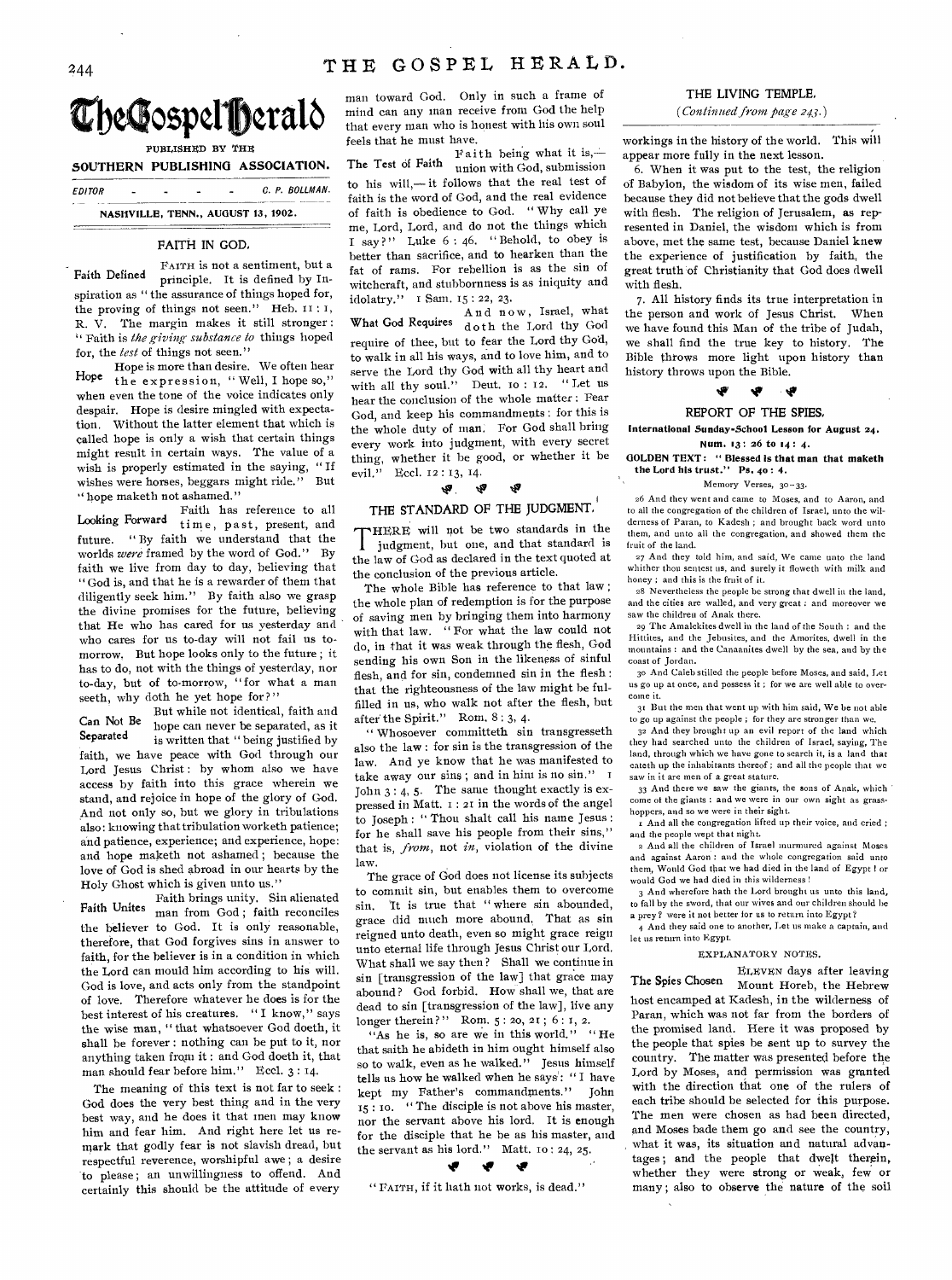and its productiveness, and to bring of the fruit of the land.

 $\Delta$ 

They went, and surveyed Fruit of the Land the whole land, entering at the southern border, and proceeding to the northern extremity. They returned after an absence of forty days. The people of Israel were cherishing high hopes, and were waiting in eager expectancy. The news of the spies' return was carried from tribe to tribe, and was hailed with rejoicing. The people rushed out to meet the messengers, who had safely escaped the dangers of their perilous undertaking. The spies brought specimens of the fruit, showing the fertility of the soil. It was in the time of ripe grapes, and they brought a cluster of grapes so large that it was carried between two men. They also brought of the figs and pomegranates which grew there in abundance.

The people rejoiced that Joy of the People they were to come into possession of so goodly a land, and they listened intently as the report was brought to Moses, that not a word should escape them. "We came unto the land whither thou sentest us," the spies began, "and surely it floweth with milk and honey; and this is the fruit of it." Num. 13 : 17-33 ; chapter 14. The people were enthusiastic ; they would eagerly obey the voice of the Lord, and go up at once to possess the land. But after describing the beauty and fertility of the land, all but two of the spies enlarged upon the difficulties and dangers that lay before the Israelites should they undertake the conquest of Canaan. They enumerated the powerful nations located in various parts of the country, and said that the cities were walled and very great, and the people who dwelt therein were strong, and it would be impossible to conquer them. They also stated that they had seen giants, the sons of Anak, there, and it was useless to think of possessing the land.

Now the scene changed. Despair Displaces Hope and courage gave place to cowardly despair, as the spies uttered the sentiments of their unbelieving hearts, which were filled with discouragement prompted by Satan. Their unbelief cast a gloomy shadow over the congregation, and the mighty power of God, so often manifested in behalf of the chosen nation, was forgotten. The people did not wait to reflect ; they did not reason that He who had brought them thus far would certainly give them the land ; they did not call to mind how wonderfully God had delivered them from their oppressors, cutting a path through the sea, and destroying the pursuing hosts of Pharaoh. They left God out of the question, and acted as though they must depend solely on the power of arms. Hope

In their unbelief they limited the power of God, and distrusted the hand that had hitherto safely guided them. And they repeated their former error of murmuring against Moses and Aaron, " This, then, is the end of all our high hopes," they said. "This is the land we have traveled all the way from Egypt to possess." They accused their leaders of deceiving the people and bringing trouble upon Israel.

The people were desperate Caleb's Noble Stand in their disappointment and despair. A wail of agony arose, and mingled with the confused murmur of voices. Caleb comprehended the situation, and bold to stand in defense of the word of God, he did all in his power to counteract the evil influence of

his unfaithful associates. For an instant the people were stilled to listen to his words of hope and courage respecting the goodly land. He did not contradict what had already been said ; the walls were high, and the Canaanites strong. But God had promised the land to Israel. " Let us go up at once, and possess it," urged Caleb; "for we are well able to overcome it."

 $\mathbf{w}$   $\mathbf{v}$   $\mathbf{v}$   $\mathbf{v}$   $\mathbf{v}$   $\mathbf{v}$   $\mathbf{v}$  and  $\mathbf{v}$  But the ten, interrupting him, pictured the obstacles in darker colors than at first. " We be not able to go up against the people," they declared; " for they are stronger than we. . . . All the people that we saw in it are men of a great stature. And there we saw the giants, the sons of Anak, which come of the giants ; and we were in our own sight as grasshoppers, and so we were in their sight."

These men, having entered Stubborn Unbelief awww.m..., bornly set themselves against Caleb and Joshua, against Moses, and against God. Every advance step rendered them the more determined. They were resolved to discourage all effort to gain possession of Canaan. They distorted the truth in order to sustain their baleful influence. "It is a land that eateth up the inhabitants thereof," they said. This was not only an evil report, but it was also a lying one. It was inconsistent with itself. The spies had declared the country to be fruitful and prosperous, and the people of giant stature, all of which would be impossible if the climate were so unhealthful that the land could be said to " eat up the inhabitants." But when men yield their hearts to unbelief, they place themselves under the control of Satan, and none can tell to what lengths he will lead them.

" And all the congregation The People Accuse lifted up their voice, and<br>God cried; and the people wept

that night." Revolt and open mutiny quickly followed ; for Satan had full sway, and the people seemed bereft of reason. They cursed Moses and Aaron, forgetting that God hearkened to their wicked speeches, and that, enshrouded in the cloudy pillar, the Angel of his presence was witnessing their terrible outburst of wrath. In bitterness they cried out, "Would God that we had died in the land of Egypt ! or would God we had died in this wilderness !" Then their feelings rose against God : " Wherefore hath the Lord brought us unto this land, to fall by the sword, that our wives and our children should be a prey ? Were it not better for us to return into Egypt? And they said one to another, Let us make a captain, and let us return into Egypt." Thus they accused not only Moses, but God himself, of deception, in promising them a land which they were not able to possess. And they went so far as to appoint a captain to lead them back to the land of their suffering and bondage, from which they had been delivered by the strong arm of Omnipotence.

In humiliation and distress, Fear Them Not Moses and Aaron fell on their faces before all the assembly of the congregation of the children of Israel," not knowing what to do to turn them from their rash and passionate purpose. Caleb and Joshua attempted to quiet the tumult. With their garments rent in token of grief and indignation, they rushed in among the people, and their ringing voices were heard above the tempest of lamentation and rebellious grief : " The land, which

we passed through to search it, is an exceeding good land. If the Lord delight in us, then he will bring us into this land, and give it us ; a land which floweth with milk and honey ; only rebel not ye against the Lord, neither fear ye the people of the land : for they are bread for us. Their defense is departed from them, and the Lord is with us. Fear them not."

Two Against Ten The Cannanites had filled<br>up the measure of their iniquity, and the Lord would no longer bear with them. His protection being removed, they would be an easy prey. By the covenant of God, the land was insured to Israel. But the false report of the unfaithful spies was accepted, and through it the whole congregation were deluded. The traitors had done their work. If only the two men had brought the evil report, and all the ten had encouraged them to possess the land in the name of the Lord, they would still have taken the advice of the two in preference to the ten, because of their wicked unbelief. But there were only two advocating the right, while ten were on the side of rebellion.

God Is Revealed loud in denunciation of Caleb and Joshua, and the cry was raised to stone them. The insane mob seized missiles with which to slay those faithful men. They rushed forward with yells of madness, when suddenly the stones dropped from their hands, a hush fell upon them, and they shook with fear. God had interposed to check their murderous design. The glory of his presence, like a flaming light, illuminated the tabernacle. All the people beheld the signal of the Lord. A mightier one than they had revealed himself, and none dared continue their resistence. The spies who brought the evil report, crouched terror stricken, and with bated breath sought their tents. The unfaithful spies were

Moses now arose, and entered Moses' Prayer the tabernacle. The Lord declared to him, " I will smite them with the pestilence, and disinherit them, and will make of thee a greater nation." But again Moses pleaded for his people. He could not consent to have them destroyed, and himself made a mightier nation. Appealing to the mercy of God, he said : " I beseech thee, let the power of my Lord be great, according as thou hast spoken, saying, The Lord is long suffering, and of great mercy. . . . Pardon, I beseech thee, the iniquity of this people according unto the greatness of thy mercy, and as thou hast forgiven this people, from Egypt until now."

The Lord promised to spare Israel from immediate destruction ; but because of their unbelief and cowardice he could not manifest his power to subdue their enemies. Therefore in his mercy he bade them, as the only safe course, to turn back toward the Red Sea.

In their rebellion the people had Another Spirit exclaimed, " Would God we had died in this wilderness!" Now this prayer was to be granted. The Lord declared : " As ye have spoken in mine ears, so will I do to you : your carcasses shall fall in this wilderness ; and all that were numbered of you, according to your whole number, from twenty years old and upward. . . . But your little ones, which ye said should be a prey, them will I bring in, and they shall know the land which ye have despised." And of Caleb he said, " My servant Caleb, because he had another spirit with him, and hath followed me fully, him will I bring into the land whereinto he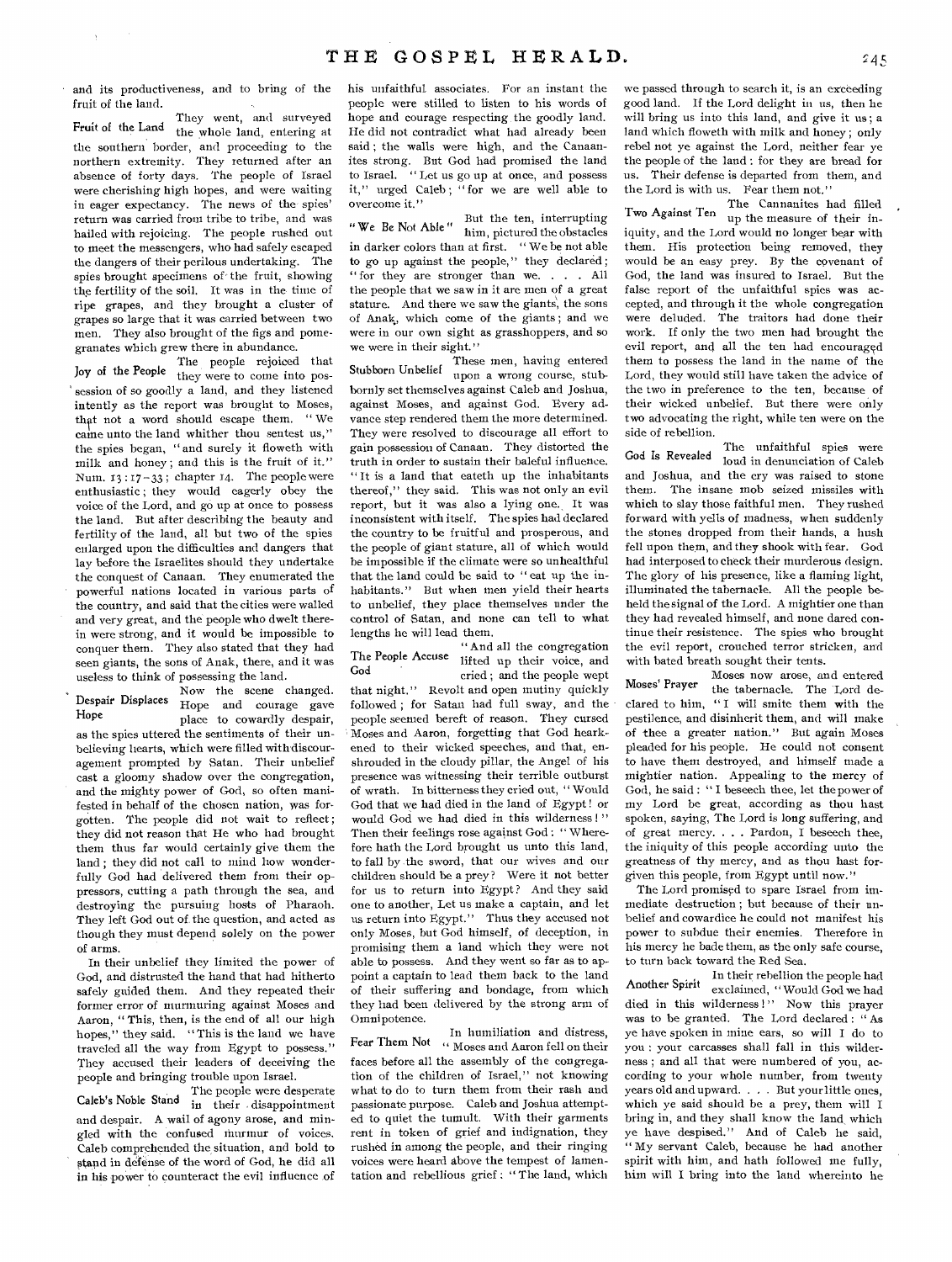went; and his seed shall possess it." As the spies had spent forty days in their journey, so the hosts of Israel were to wander in the wilderness forty years.

When Moses made known to the people the divine decision, their rage was changed to mourning. They knew that their punishment was just. The ten unfaithful spies, divinely smitten by the plague, perished before the eyes of all Israel ; and in their fate the people read their own doom.

Now they seemed sincerely to re-Their Hearts<br>Unchanged they sorrowed because of the they sorrowed because of the result of their evil course, rather than from a sense of their ingratitude and disobedience. When they found that the Lord did not relent in his decree, their self-will again arose, and they declared that they would not return into the wilderness, . . . Their hearts were unchanged, and they only needed an excuse to occasion a similar outbreak. This presented itself when Moses, by the authority of God, commanded them to go back into the wilderness. . . .

The night was spent in lamentation ; but with the morning came a hope. They resolved to redeem their cowardice. When God had bidden them to go up and take the land, they had refused, and now when he directed them to retreat, they were equally rebellious. They determined to sieze upon the land and possess it ; it might be that God would, accept their work, and change his purpose toward them. . .

They had distrusted the power of God We Will Go Up to work with their efforts in gaining possession of Canaan ; yet now they presumed upon their own strength to accomplish the work independently of divine aid. " We have sinned against the Lord," they cried; " we will go up and fight, according to all that the Lord our God commanded us." So terribly blinded had they become by transgression. The Lord had never commanded them to "go up and fight." It was not his purpose that they should gain the land by warfare, but by strict obedience to his commands.

Though their hearts were unchanged, the people had been brought to confess the sinfulness and folly of their rebellion at the report of the spies. They now saw the value of the blessing which they had so rashly cast away. They confessed that it was their own unbelief which had shut them out from Canaan. "We have sinned," they said, acknowledging that the fault was in themselves, and not in God, whom they had so wickedly charged with failing to fulfill his promises to them. Though their confession did not spring from true repentance, it served to vindicate the justice of God in his dealings with them. . . .

Regardless of the divine sen-In Their Own tence, the Israelites prepared to<br>Strength undertake the conquest of Caundertake the conquest of Canaan. Equipped with armor and weapons of war, they were, in their own estimation, fully prepared for conflict ; but they were sadly deficient in the sight of God and his sorrowful servants. When, nearly forty years later, the Lord directed Israel to go up and take Jericho, he promised to go with them. The ark containing,his law was borne before their armies. His appointed leaders 'were to direct their movements, under the divine supervision. With such guidance, no harm could come to them. But now, contrary to the command of

God and the solemn prohibition of their leaders, without the ark, and without Moses, they went out to meet the armies of the enemy.

The trumpet sounded an alarm, and Moses hastened after them with the warning, " Wherefore now do ye transgress the commandment of the Lord? But it shall not prosper. Go not up, for the Lord is not among you ; that ye be not smitten before your enemies. For the Amalekites and the Canaanites are there before you, and ye shall fall by the sword." Num. 14 :41-43.

The Canaanites had heard of the mysterious power that seemed to be guarding this people, and of the wonders wrought in their behalf ; and they now summoned.a strong force to repel the invaders. The attacking army had no leader. No prayer was offered that God would give them the victory, They set forth with the desperate purpose to reverse their fate or die in battle. Though untrained in war, they were a vast multitude of armed men, and they hoped by a sudden and fierce assault to bear down all opposition. They presumptuously challenged the foe that had not dared to attack them. . . . The immense numbers of the Hebrews could only render their defeat more terrible. . . . The field of carnage was strewn with the bodies of the dead. The army of Israel was utterly defeated. Destruction and death was the result of that rebellious experiment. Presumption and **Its** Punishment

Forced to submission at last, the survivors " returned, and wept before the Lord;" but "the Lord would not hearken- to their voice." Deut. 1 : 45.

By their signal victory, the enemies of Israel, who had before awaited with trembling the approach of that mighty host, were inspired with confidence to resist them. All the reports they had heard concerning the marvelous things that God had wrought for his people, they now regarded as false, and they felt that there was no cause for fear. That first defeat of Israel, by inspiring the Canaanites with courage and resolution, had greatly increased the difficulties of the conquest. Nothing remained for Israel but to fall back from the face of their victorious foes into the wilderness, knowing that here must be the grave of a whole *generation.—Patriarchs and Prophets.* 

#### QUESTIONS.

*Introductory.*—What is the subject of this lesson? Give the Golden Text. When did this incident take place? Where was it? Were they nearing the land of Canaan?

*I. The Command to Search the Land.—What* did Moses do? Who told him to do this? For what purpose? When did the spies return?

2. The Return and Report of the Spies.—To what place did these *return?* To whom? Who awaited their report? What did they bring with them? What kind of a land did they say it was? What *fruit was* there in it? What did this What did they say of the cities? What of the people? Name the peoples they found. Describe each. How did this affect the people? What did Caleb do? Why did he advise to go up and possess it? What answer did the men make in their report?

*3. 'I he Effect of the Report.— What* did the people say at this evil report? Against whom did they at once murmur'? What had they forgotten ? Against whom did they really murmur? How did they show they had become desperate? What could they have done had they determined so to do ? Where would they shift the blame? How is this shown?

IT is while you are patiently toiling at the little tasks of life that the meaning and shape of the great whole of life dawns upon you. It is while you are resisting little temptations that you are growing strong.—Phillips *Brooks.* 

#### **WHAT ARE WE SENDING UP ?**

A RICH lady dreamed that she went to heaven, and there saw a mansion being build.

" Who is that for?" she asked of the guide. " For your gardener."

" But he lives in the tiniest cottage on earth, with barely room enough for his family. He might live much better *if* he did not give away so much to the miserable poor folks."

Farther on she saw a tiny cottage being built. "And who is that for?" she asked.

" That is for you."

" But I have lived in a mansion on earth. I would not know how to live in a cottage."

The words she heard in reply were full of meaning.

"The Master Builder is doing his best with the material that is being sent up."



#### IF **I WERE YOU,**

**IF** I a little girl could be, Well—just like you, With lips as rosy, cheeks as fair, Such eyes of blue, and shining hair, What do you think I'd do? I'd wear so bright and sweet a smile, I'd be so loving all the while, I'd be so helpful with my hand, So quick and gentle *to* command, You-soon would see That every one would turn to *say: "'Tis* good to meet that child to-day," Yes, yes, my bird, that's what I'd do, If I were you. Or if I chance to be a boy, Like some I *know,*  With crisp curls sparkling in the sun, And eyes all beaming bright with *fun* — Ah, if I could be so, I'd strive and strive, with all my might, To he so true, so brave, polite, That in me each one might behold A hero, as in days of old; "I'would be a joy To hear one, looking at me, say: "My cheer and comfort all the day." Yes, if I were a boy, I know

 $-$ *Independent.* لای

#### **tiw "DON'T YOU LOVE HIM FOR THAT, FATHER?"**

w

ONE Sabbath evening a father asked his<br>bath-school that afternoon. He was not a NE Sabbath evening a father asked his children what they had learned at Sab-Christian, but the children went regularly to Sabbath-school. Each one told in his own way what the teacher had said of the beautiful home in heaven that Jesus left because of his great love for sinners. Nellie, the youngest, crept upon .her father's knee, and looking in his face, said :-

" Jesus must have loved us very much to do that ; don't you love him for it, father? "

Then they described the trials and sufferings of the Saviour ; how he was betrayed by Judas, and led before the high priest and Pilate ; how the wicked soldiers crowned him with thorns, and mocked, and scourged, and buffeted him. Again the little one looked up and said, with tears in her eyes : —

" Don't you love him for that, father?" At last they told him of Jesus' painful death on the cross ; and once more little Nellie looked up in her father's face and sweetly said :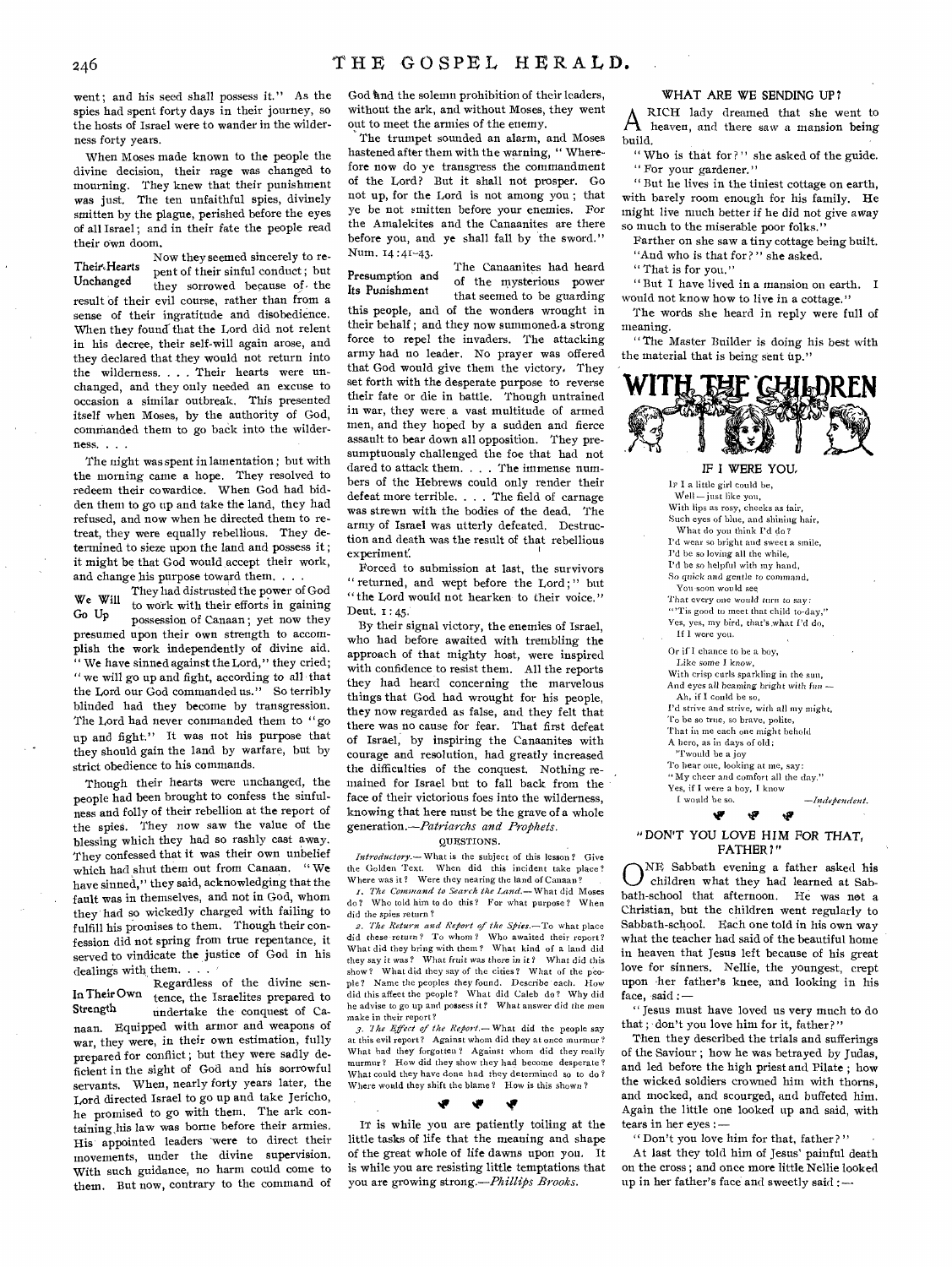"Now, don't you love him, father?"

 $\mathbf{I}$ 

The father could not bear any more ; he put his little girl down, and went away to hide his tears, for the words had gone to his heart. Soon after this he became a Christian. He often said that little Nellie's questions had more effect upon him than the most powerful preaching he had ever heard.—Selected.

## " DON'T TELL HER, "

**te** 

ONE day when auntie was out of the room,<br>Charlie and Frankie tipped over a bottle Charlie and Frankie tipped over a bottle of ink which stood on her desk.

" Don't tell her," whispered Charlie ; " we will shut the door and run away, and she'll never know who did it."

" But we ought to tell her," urged Frank, " and say that we are sorry."

" No, don't tell ; it's ever so much easier not to," said Charlie.

" I'm going to tell this very minute, before it gets any harder," said brave little Frankie.

When he had found auntie and told her, she hastened to her room and wiped up. the ink, and she put some salts of lemon on the ugly spots that it had made on the carpet.

' I'm so glad you told me at once," she said, " for if it had dried in, it would have ruined my carpet and desk. Now, I don't think it will show at all."

"It's just like God's forgiving us, isn't it?" asked Frankie. ." If we tell him about our sins right away, and tell hint we are sorry, and ask him to forgive us, he, does ; and we are happy again." — *Selected.* 

#### ا<br>آگه w

#### DID GOD SEND YOU ?

THE members of the Louisville Flower I Mission, while making their charitable visits, see and hear many pathetic things. One day last winter a lady went to the western portion of the city to take a basket of groceries and fruit to a sick woman. Making a mistake in the address, she found on getting off the car that she was not in the right place, and stopped at a house to make inquiries.

She was told that although the persons she was seeking did not live in the neighborhood, there was a family on the opposite side of the street that was certainly suffering. Accordingly she crossed over, and found standing at the gate a little golden haired fellow about four years old. He was looking anxiously and expectantly down the street. When he saw her, his countenance brightened, and looking earnestly into her face with his big blue eyes, he said in an awe-struck tone : —

" Did God send you ? " •

"Yes, God sent me," was the reply.

" Have you brought us bread?"

And receiving an answer in the affirmative, he rushed into the house, crying joyfully

" Mama, mama, God has sent the bread !" The lady followed him into a room where a poor woman lay sick and suffering. By her side was a babe only a few days old, and another of two years was sitting on the floor. They had no coal, and nothing to eat. The father was out trying to find work, and when the children had cried for something to eat; the poor mother had told them to be good and God would send them bread. The little fellow had been watching at the gate ever since. — *The Boys' Journal.* 



EDWARD VII was crowned on Saturday, August to. He is still feeble physically, from the effects of his recent illness, but was able to go through the long ceremony ; and his heroic fight for life has endeared him to the people as nothing else, perhaps could, have done. Nothing could have exceeded the loyalty of their greeting on the day of his coronation.

A LEADING Eastern weekly notes the fact that " the first fruit of the understanding between Great Britain and Japan in Asia is the guarantee to Korea of her independence. Not only do these two powers pledge their support to the little Hermit Kingdom, but they guard against the insidious influence of Russia, Prance, or Germany by exacting a promise from Korea that she will not raise any foreign loan except in England, Japan, or the United States. This policy will undoubtedly be extended to China ; and this means that there will be no partition of the Flowery Kingdom while the present agreement for insuring the peace of the world —to which the United States is a party — continues."

IT is usually the inability of men to govern themselves that leads to despotism in government.

This is well exemplified in the present great coal strike in Pennsylvania. Speaking of the probability of the strike's lasting until cold weather, *The Christian Work and Evangelist*  says :

" If the operators should hold their hands that long and make no effort to resume mining, something would be likely to happen. The situation, with the winter near at hand, would warrant legislative action in Pennsylvania which could not be excused on any other grounds than that the operators, having elected deliberately to trifle with the public interest, can not be trusted to organize and manage their own business in their own way, but must be placed under conditions and restraints which have never been deemed necessary in this country. It is unnecessary to dwell upon the fact that coal is one of the prime necessities of life, and that if it can not be had in one way it must be had in some other ; and such will be the case. As for the operators, it is not expected, nor is it demanded, that they shall concede the terms of the strikers, but it is both that they shall do the best they can to resume an industry upon which so many other industries are dependent, and which so intimately affects the comfort and well being of the population of the Eastern and Middle States."

The greed of capital on the one hand, and the violence of labor on the other, is certainly responsible for very much of the repressive legislation upon our statute books, and for still more of the court-made law of which there is a large and constantly increasing volume.

Men fail to govern themselves because they are not free. The greedy capitalist allows his avarice to get him into trouble through overreaching. The oppressed laborer fails in a similar manner because of the things which he suffers, for the violence into which his indignation betrays him only brings down upon him the strong hand of the law. Men sometimes

feel that it would be better if there were no government, but there is absolutely no way for any one to escape from government. There is only one way whereby any man can be free to do as he pleases, and that is to please to do right ; to govern himself in harmony with the divine law. To do this is to "know the truth," and to be made free by the truth. John  $8:32$ . Not to do this is to be subject to the worst form of bondage ; for " whosoever committeth sin is the servant of sin." Verse 34. " Know ye not, that to whom ye yield yourselves servants to obey, his servants ye are to whom ye obey ; whether of sin unto death, cr of obedience unto righteousness?" Rom. 6:16.

But the truth can be known and obeyed only as God is known and loved. Therefore it was only by the abiding presence of God with Israel that the theocracy could possibly continue; hence the promise : " I will dwell among the children of Israel, and will be their God. And they shall know that I am the Lord their God." Ex. 29 :45, 46. God dwells only with him " that is of a contrite and humble spirit," and he can be known only by faith. In his prayer to the Father for his disciples, the Saviour said : " I have manifested thy name unto the men which thou gayest me out of the world ; thine they were, and thou gayest them me ; and they have kept thy word. Now they have known that all things whatsoever thou hast given me are of thee. For I have given unto them the words which thou gayest me ; and they have received them, and have known surely that I came out from thee, and they have believed that thou didst send me." John  $17:6-8$ .

There is no possible way of becoming acquainted with God without believing him, and it is impossible to love him without knowing him. In short, " without faith it is impossible to please him." Heb. it : 6. And it was right here that Israel failed. They did not believe God; therefore they did not love him. And because they did not love him, they would not submit themselves to his law. This was all involved in the demand for a king ; for the Lord said to Samuel, " They have not rejected thee, but they have rejected me, that I should not reign over them." I Sam. 8: 7.

Israel's demand for a king was therefore only an outward sign of inward apostasy. The people had become " like all the nations " at heart, and it was only natural and right that they should be governed "like all the nations." Indeed, it was of necessity that they should have some sort of government suited to their condition. They would not govern themselves by the law of God ; they must therefore have some authority over them that they recognized, to give them a law by which, if they would not govern themselves, they could be governed.

Civil government is the product of selfishness. It would be unnecessary did all men do as they would that others should do to them. But men will not do this ; they will wrong one another ; therefore civil government is necessary that some degree of justice may be secured.

But even the best civil government comes far short of administering equal and exact justice. The ideal is unattainable so long as sin is in the world. He who would see perfection in government must seek for it, not among erring men, but in the everlasting kingdom of our Lord Jesus Christ; and for the very time in which we are living these words were written : " Be ye patient ; stablish your hearts : for the coming of the Lord draweth nigh." James 5 :8.